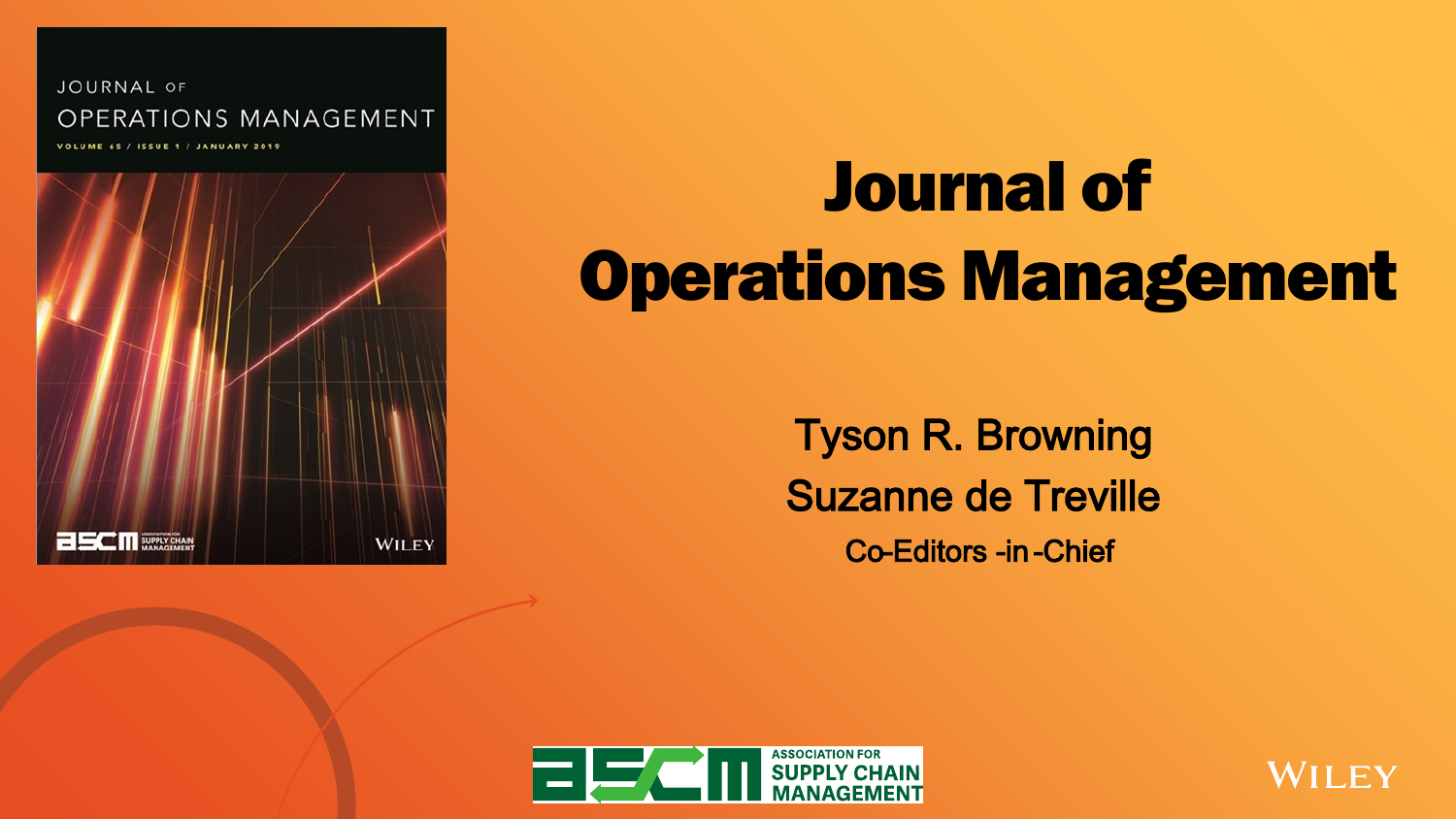# **What Is** *JOM***?**

- An operations-management (OM) journal
	- Publishes scholarly research
	- With both academic and practical relevance
- *Empirically* focused (with conceptual papers and literature reviews)
- Emphasizing the philosophy of science: What claim can we legitimately make from a given set of observations, and what is our evidence that this claim is worth making?
- Methodologically and theoretically diverse
- This is our 40-year anniversary (founded in 1980)



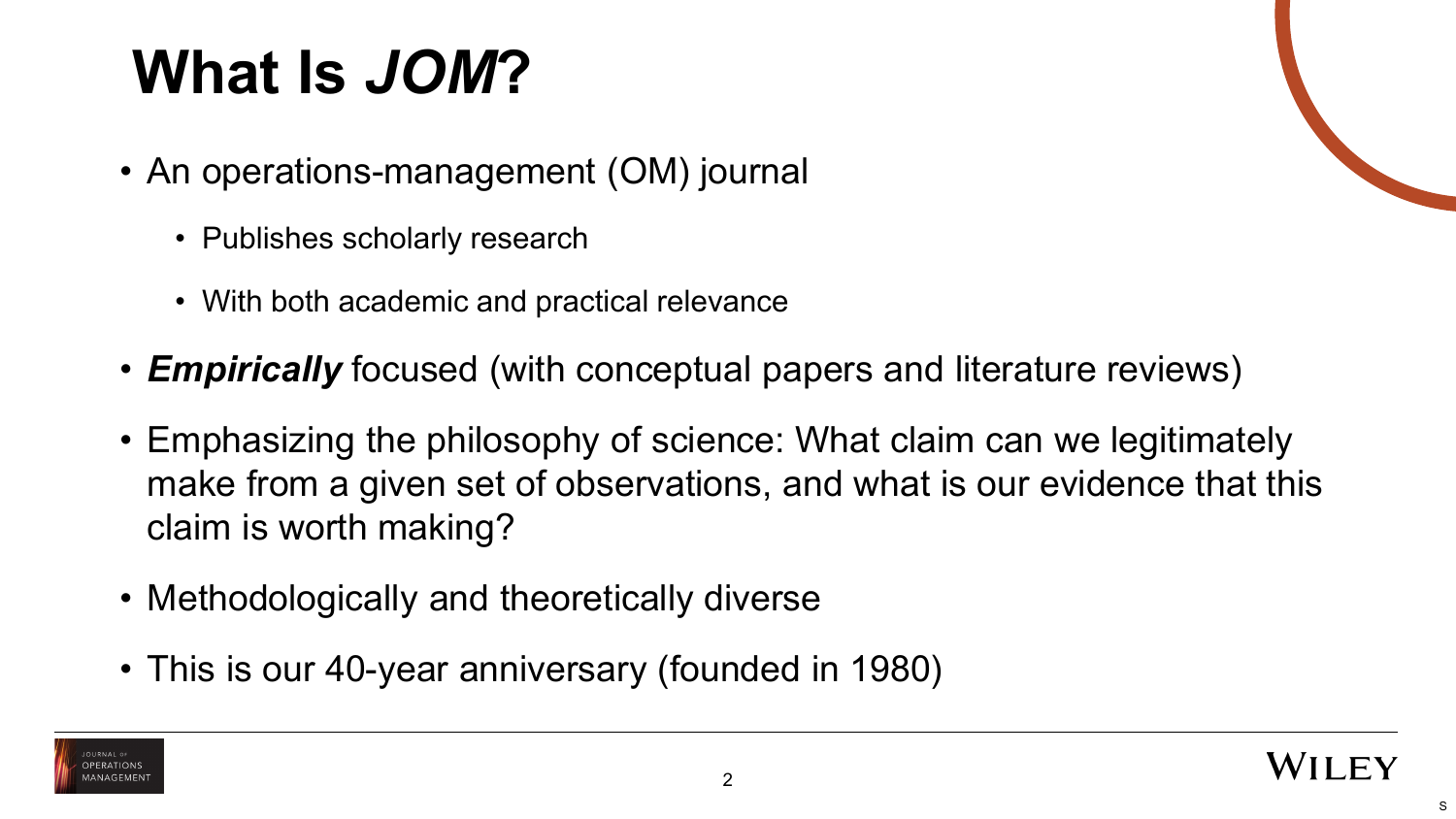### **We Seek to Grow and Invigorate the Field of OM**

- Special issues (eight now open)
- Encourage manuscripts that target underutilized regions of the journal's scope (e.g., IBR, EGA, IPM)
- Incubating research (and researchers)
- Developmental reviews:
	- What would it take to be publishable?
	- Improving manuscripts and developing authors across all submissions
- Publish work on OM topics that makes a difference
- Build community



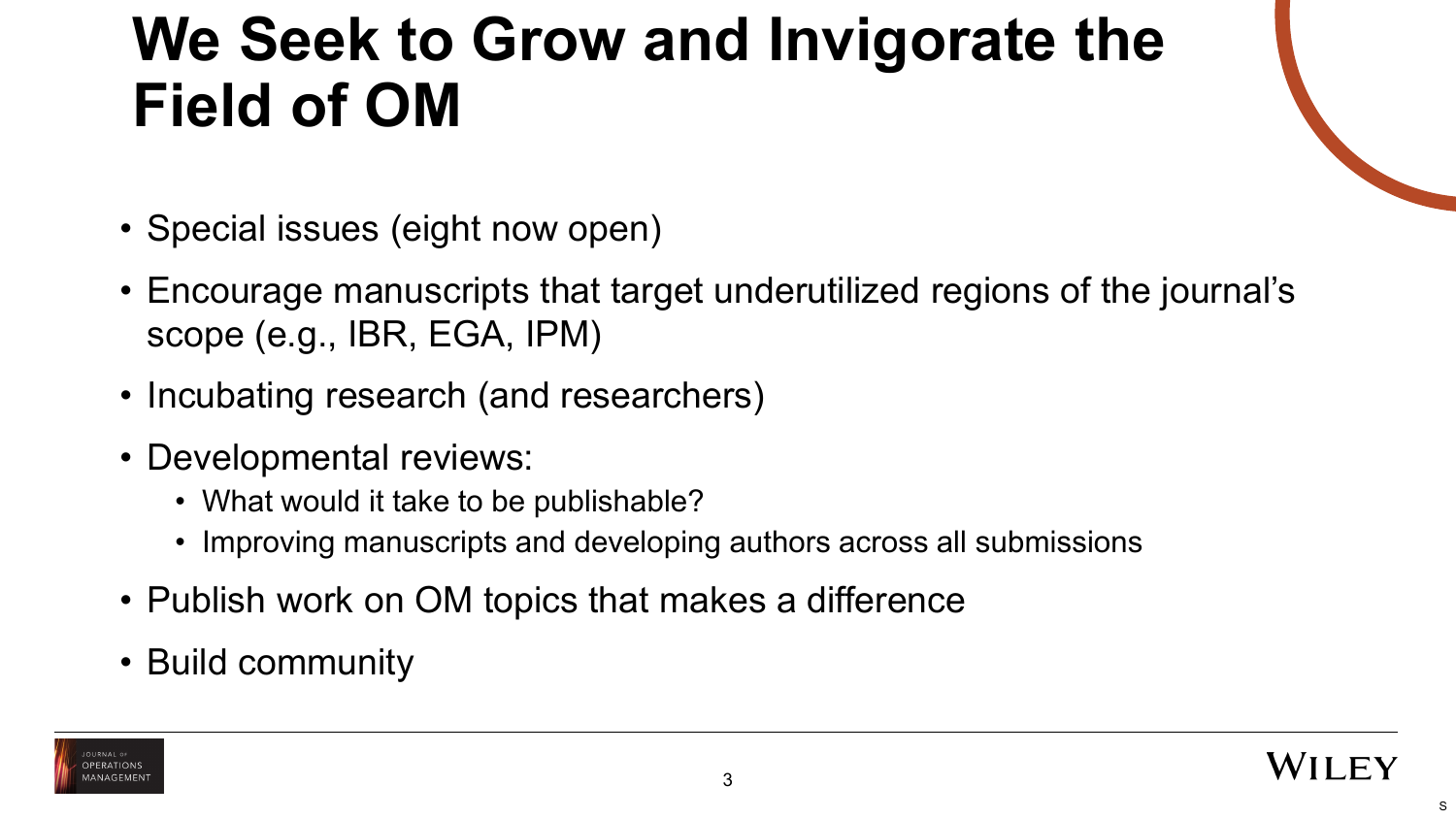



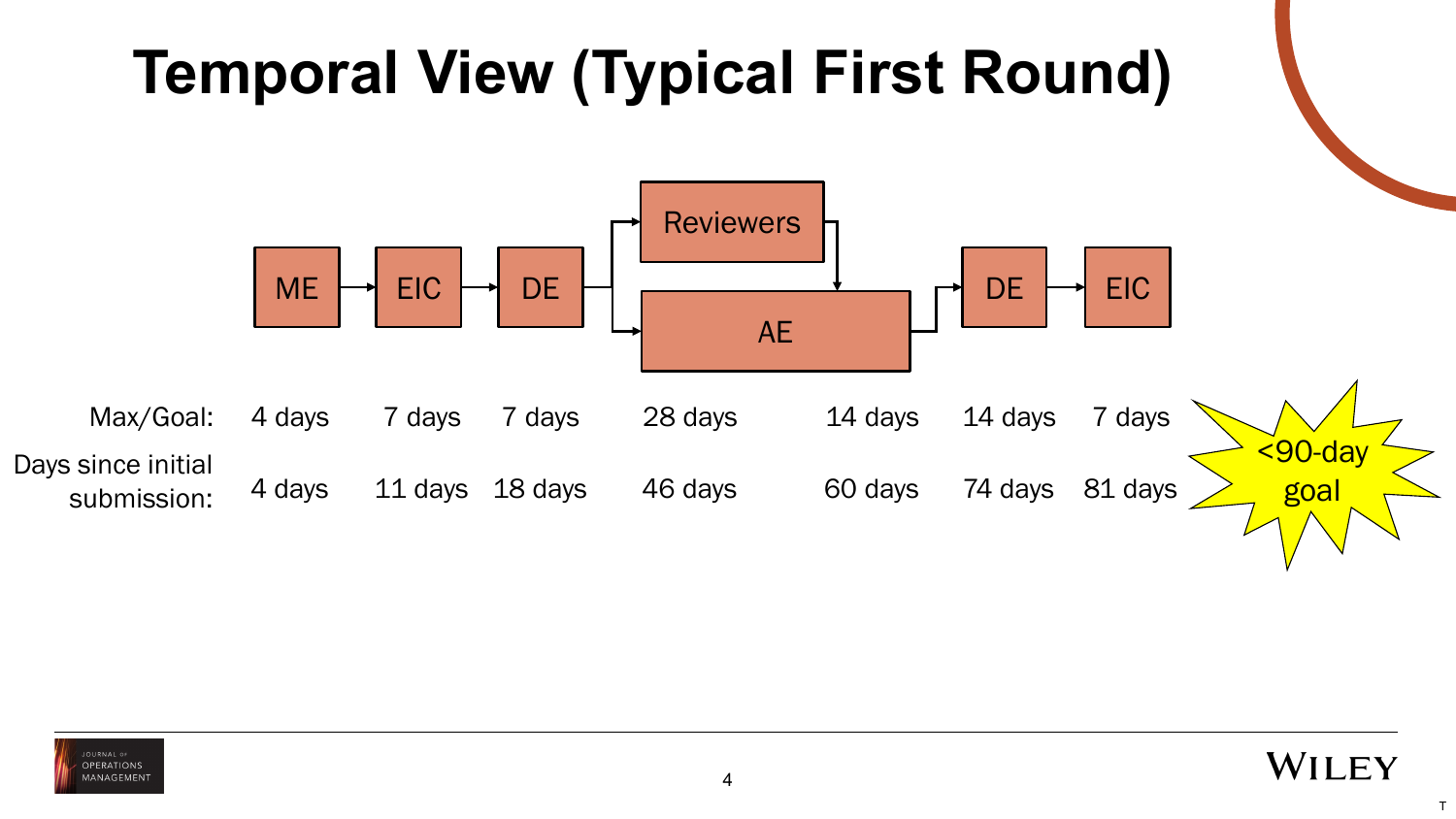### **2019 Data (as of 6/25/20)**

- 38 articles published (mostly 2017-2018 submissions)
- Status of the 537 new submissions:
	- Desk reject: 274 (51%, 9% w/ DE input)
	- Reject: 114 (21%)
	- Reject and resubmit (before or after review): 98 (18%)
	- Pre-review methods check: 58 (11%, overlaps with other categories)
	- Under review (currently): 28 (5%)
	- Revise: 11 (2%)
	- Accept: 7 (1%)
- Busiest departments:
	- M: 58 (all pre-review methods checks, 1 DE)
	- IOR: 45 (3 DEs)
	- SnO: 36 (2 DEs)
	- OS: 30 (2 DEs)
	- SO: 22 (1 DE)



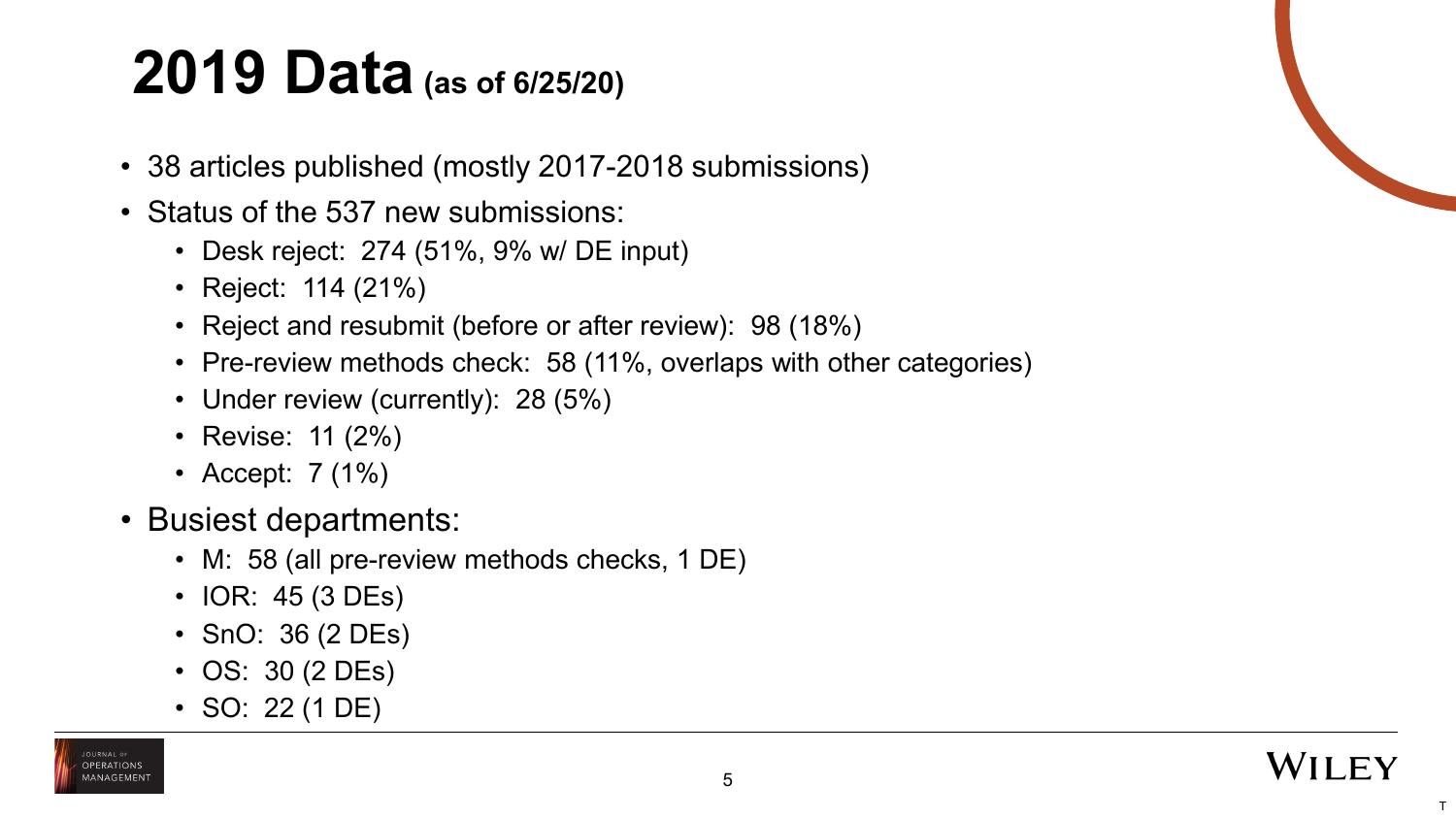### **How to Receive a Desk Rejection**

- Insufficiently empirical (analytical modeling, optimization, ...)
- Insufficiently OM, lack of grounding in OM theory/literature
- Lack of quality/rigor (writing, methodology, ...)
- Insufficient contribution
- Plagiarism (including self-plagiarism)



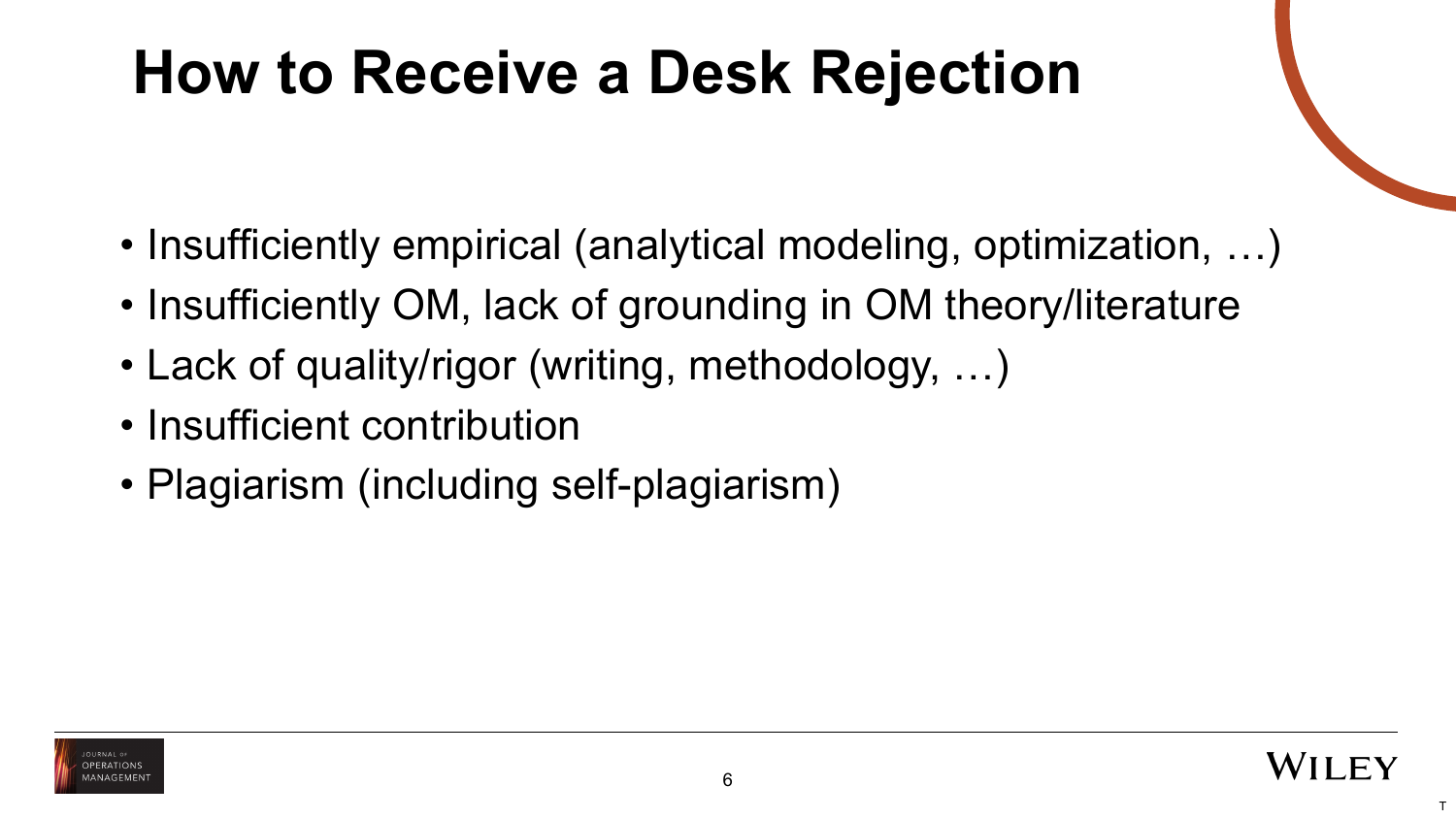### **Guidelines for Authors**

- We want *JOM* to be about *peers helping peers develop their work*.
- *JOM* is a *community*: get involved, both as author and reviewer
- Make sure your research is *empirical*!
- When submitting a manuscript, include a cover letter describing how you think your manuscript fits *JOM*'s aims and scope (see homepage)
- Read *recent editorials* and *methodology papers* containing crucial information for authors and reviewers on scope, methodology, ethics, etc.



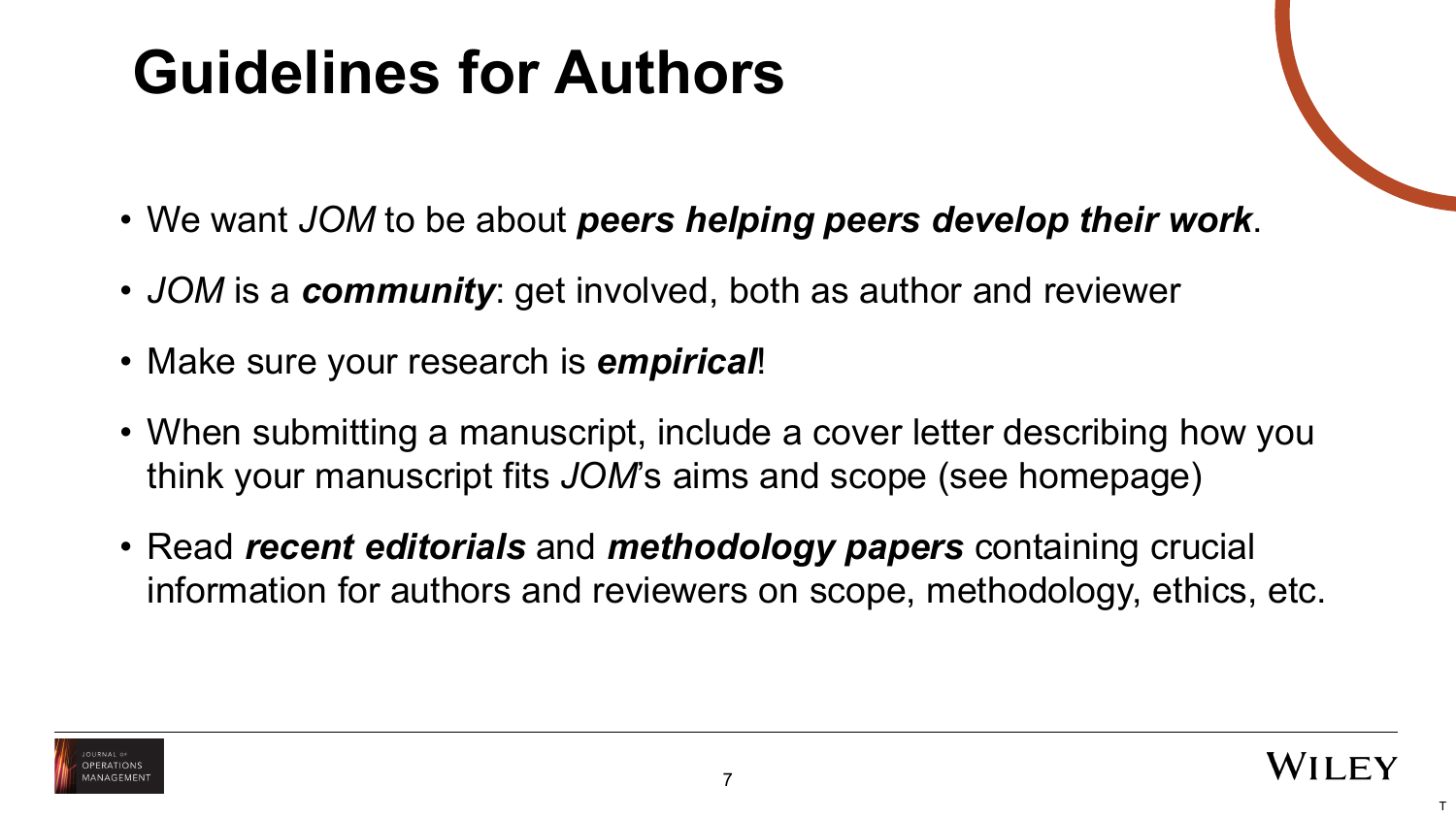# **Special Issues (2020 Deadlines)**

#### *Mobility, Climate Change, and Economic Inequality*

- Guest Editors: Susan Helper (DE), David R. Keith, Merieke Stevens
- Submission deadline: August 31, 2020

#### *Managing the Marketing-Operations Interface in Omnichannel Retail*

- Nicole DeHoratius (AE), Sander de Leeuw, Alexander Hübner, Robert Rooderkerk
- September 1, 2020

#### *Technology Management in a Global Context: From Enterprise Systems to Technology Disrupting Operations and Supply Chains*

- Greg Heim (DE), Xiaosong (David) Peng (AE)
- September 1, 2020

#### *Global Operations and Supply Chain Management in the Context of Dynamic International Relations*

- Andy Yeung (DE), Christopher S. Tang, Di Fan, Chris K.Y. Lo, Yi Zhou
- September 30, 2020

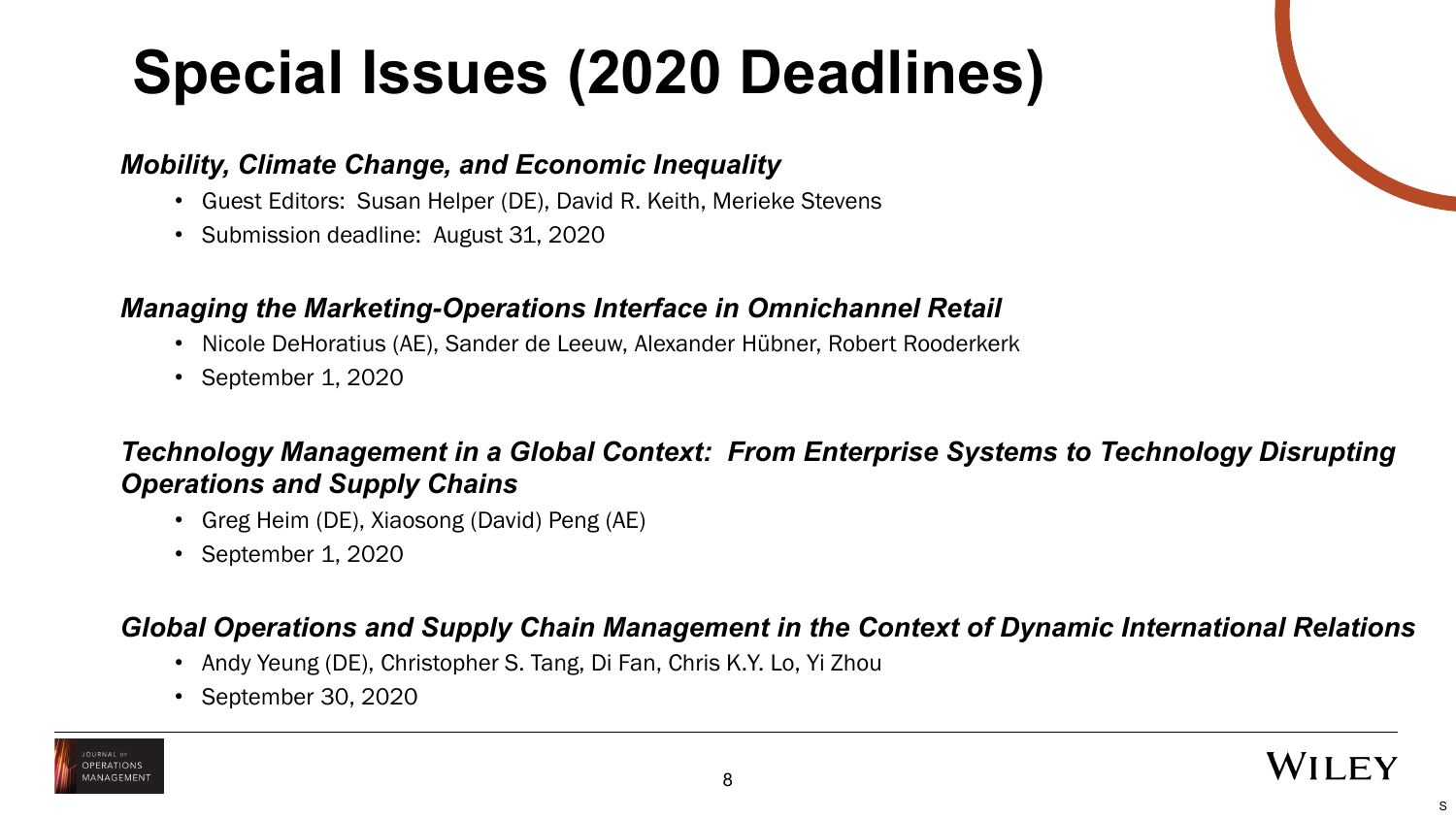# **Special Issues (2021 Deadlines)**

#### *The Effects of COVID-19 on Global Supply Chains: Responsiveness, Resilience, and Restoration (3Rs)*

- Guest Editors: Hau L. Lee, Xiande Zhao (AE), Xiang Li, Chris Voss
- Submission deadline: January 31, 2021

#### *Operations Management within a Sharing Economy*

- Alan Mackelprang (DE), David Dobrzykowski (AE), Sachin Modi (AE), Paul C. Hong
- May 31, 2021

#### *Operations Management in the Age of Digital Transformation*

- Jan Fransoo, Spyros Angelopoulos, Elliot Bendoly (AE), Carol Ou, Kai Hoberg, Antti Tenhiälä (AE)
- August 1, 2021

#### *Governing Large Inter-Organizational Projects*

- Elliot Bendoly (AE), Andrew Davies, Anant Mishra (DE), Jens Roehrich, Beverly Tyler
- August 31, 2021